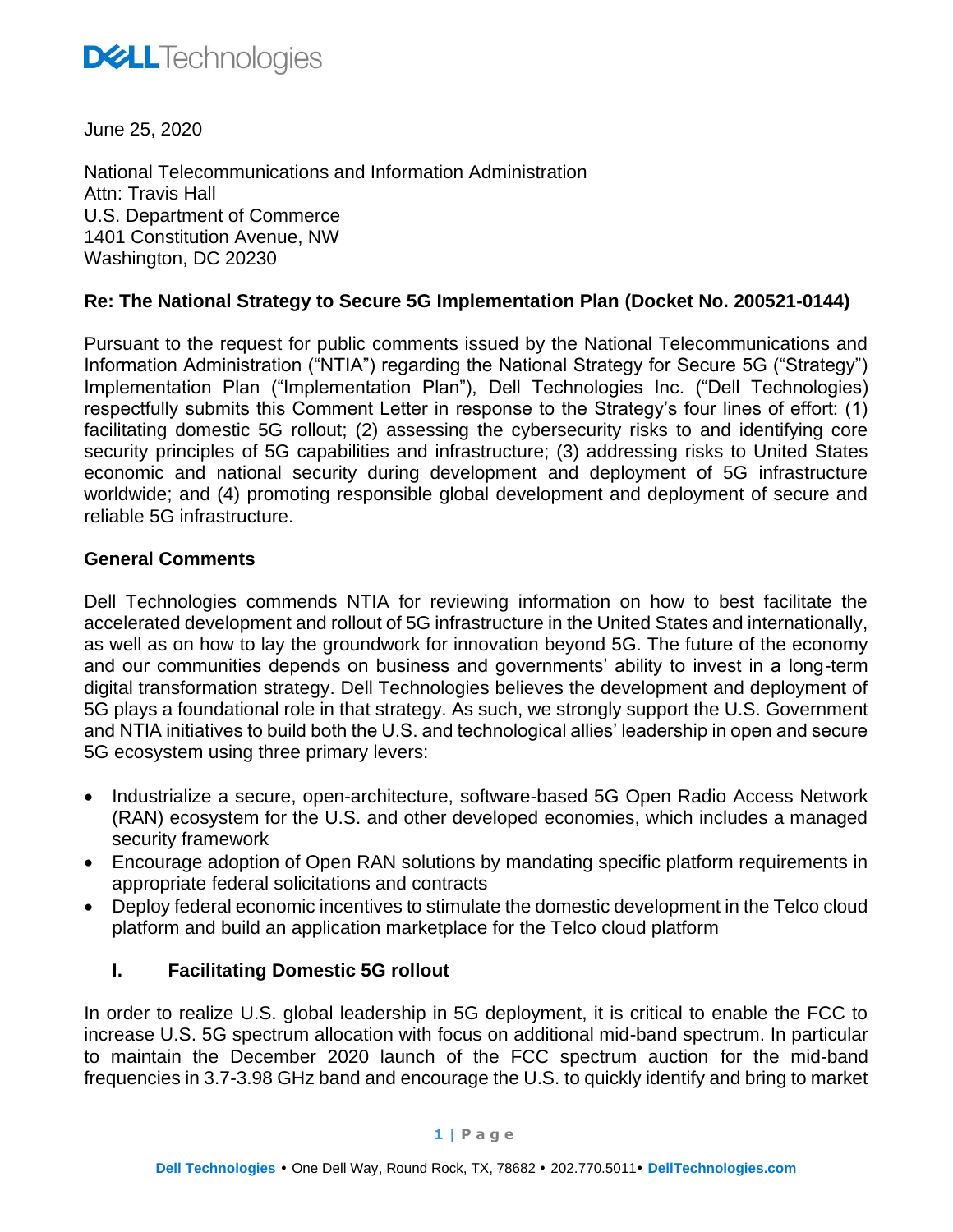

additional mid-band spectrum for 5G. Additionally, the U.S. should develop a spectrum harmonization strategy and policies aligned with allied countries to improve 5G RAN economies of scale of which common frequency bands will drive higher Radio volumes and improve economies of scale for U.S. 5G solutions. The U.S. should continue to promote legislature that fosters efficient and cost-effective domestic 5G network rollout. Specifically, enhancements to policies that ease zoning restrictions and timely local decision making (shot clocks) to accelerate deployment timelines and lower deployment fee structure.

#### *Fostering a vibrant R&D ecosystem*

The next-gen network is not simply an evolution of 4G; it requires massive transformation, demanding new distributed architectures using software-defined networks. As governments around the world look to rebuild economies and invest in technology infrastructure, 5G gives all communities an opportunity to close the connectivity gap. The high speed, low latency performance of 5G will profoundly change the connectivity speeds, density and intelligence to consumers, enterprises and Internet of Things (IoT). However, in order to expand 5G and future wireless capabilities, we must also look to expand the current ecosystem which does not currently include a U.S.-based, at scale, 5G RAN solution company.

With the passage of the U.S. 5G Leadership Act, actions must be taken to build up a domestic 5G ecosystem that will allow for additional entrants into the market. To foster a competitive, domestic marketplace and guarantee our economic and national security, we need to bring new businesses of all sizes to the telecommunications industry and open 5G networks. This competition will create a diverse industrial base where all businesses can participate and bring new innovative solutions into our telecommunication networks as well as prevent vendor lock in that could lead to increased costs. To that end, we recommend the following actions:

## Direct R&D and Industrialization funding to support the establishment of a U.S. Modern 5G ecosystem and trusted U.S. supply chain and technology innovation

While the U.S. continues to hold a large share in the of global R&D, the rest of the world has seen even greater increases in their investments in innovative technologies. As the U.S. looks to maintain its technological edge and build a trusted domestic supply chain, greater investment in 5G is necessary. We believe the following funding mechanisms are vital to the development of 5G in the U.S.:

- Fund 5G innovation based on open, interoperable standards, including prioritizing Open RAN in all funded 5G programs;
- Incentivize expansion of a trusted vendor radio equipment supply chain (including manufacturing) through R&D tax credits and other incentive vehicles;
- Incentivize expansion of trusted vendors developing open and interoperable RAN technology by utilizing public/private partnerships;
- Create a pipeline of R&D and industrialization funding for continued development of open and interoperable RAN; and
- Increase grant opportunities and grant amounts to qualified U.S. vendors;
- Design a program to incentivize investment and job creation in the U.S. by offering R&D credits and other incentives for network technology suppliers.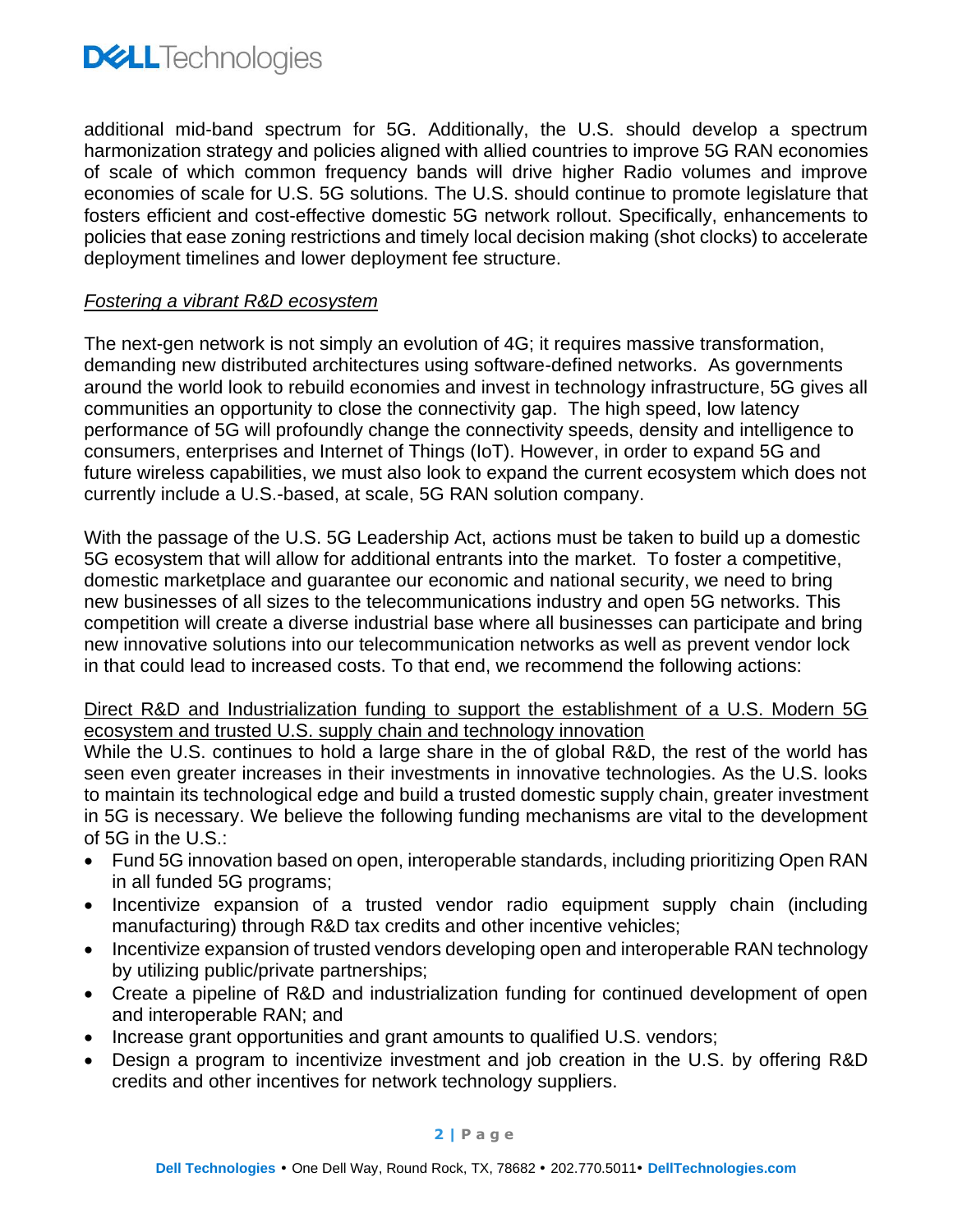## Establish and fund a 5G multi-vendor interoperability lab

Countries such as the United Kingdom and others in the European Union have developed programs that support local vendors and in-market 4G/5G solution integration. This approach can provide U.S. based compliance/interoperability facility as well as provide capital expenditure offset for the domestic 5G Open RAN ecosystem. The Federally funded 4G/5G Open Network and Open RAN interoperability labs could be oriented on 5G multi-vendor interoperability as well as 4G/5G network interop and handoff optimization.

## U.S. Government IPR protection to U.S. 5G vendors

As U.S. 5G solutions expand in the U.S. and global market it is expected that an increase in IPR claims will develop. Enforce FRAND or similar concepts as well as the creation or adoption of a patent pool model to support domestic deployments and expansion to international allies.

## Industrialization of a Robust Domestic 5G ecosystem

The U.S. Government plays a critical role in providing support for the R&D and industrialization of a robust domestic 5G ecosystem as well as providing funding and establishing requirements for 5G pilot programs and deployments. Together the R&D programs and the Federally funded pilot programs and commercial deployments can provide the necessary foundation to accelerate the 5G ecosystem through industrializing the supply chain, developing and hardening Open RAN technology and improving the performance and operability of Open RAN solutions. Mandating Open RAN solution in all Federally funded 5G pilots and deployments will help facilitate the transition to open systems and help identify challenges facing 5G deployments.

## U.S. Government Procurement

Federal agencies should also establish procurement preferences for Open RAN technology. Examples include the following:

- Direct DoD to use its procurement authority to require testing or encourage deployment of 5G open and interoperable networks. Successful pilot programs from FY2020 and FY2021 should be expanded in both scope and scale as quickly as possible and transitioned into programs of record. Potential partners to expanding Open RAN pilots include: Defense Advanced Research Projects Agency (DARPA), Spectrum Forward Consortium, AFWERX, NavalX and Army Futures Command.
- Direct DOE to promote open and interoperable interface-based networks using its procurement authority for spectrum development projects through the Idaho National Laboratory, the Pacific Northwest Laboratory, and others.

Additionally, as the Department uses pilot programs for the development and deployment of 5G we believe the following recommendations serve as an opportunity to allow for additional entrants into the market and the creation of a domestic ecosystem:

• Incorporate open and interoperable RAN in some portions of its current and future 5G pilot programs both stateside and abroad (e.g., use a portion of its authorization to spend up to \$275 million on Next Generation Information Communications Technology (5G) to deploy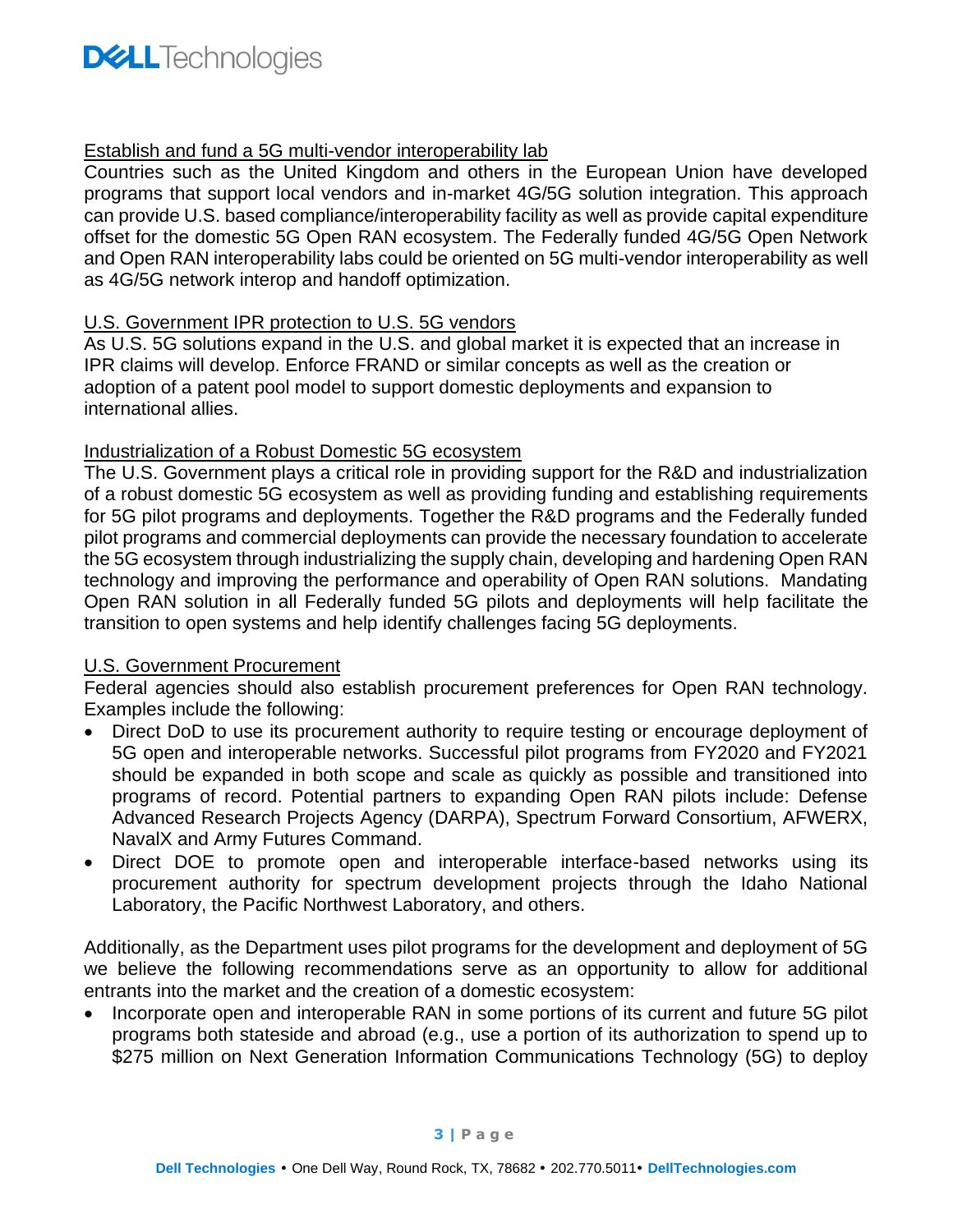

interoperable network technology in connection with implementation of Section 226 of the FY2020 NDAA).

- Accelerate these programs, ensuring Open RAN solutions are part of them, and allowing execution in the FY2020/21 time periods.
- Use its procurement authority to require testing or encourage deployment of 5G open and interoperable interface-based networks through the 5G to NextG solicitation (6-12 months out).

#### *Secure funding for the removal and replacement of the unsecure technology*

The development of future 5G networks is only one step in securing our communication networks. As recognized by the Secure and Trusted Telecommunications Networks Act, existing networks have security vulnerabilities that must be removed. We encourage the Administration and Congress to work together to fund this important initiative and aid small telecommunications networks in the removal of this equipment. We also recommend the inclusion of Open RAN as a technology option eligible for funding provided under program as well as extend the time period to complete the replacement to 18-24 months from 12 months to accommodate logistics.

#### *Mandate that all USG funded mobile networks adopt U.S. 5G platform requirements*

In order to facilitate a domestic, secure ecosystem, we recommend that agencies seek compliance with Open Network and Open RAN by 2022. Additionally, there are several 5G Federal funded programs in-flight or in planning that can be modified with modern 5G deployment requirement to further these goals as well. For instance, the Rural Digital Opportunity Fund and the 5G Rural America initiative proposed by the FCC are opportunities for integrating and mandating domestic 5G requirements.

## **II. Assess Risks to and Identify Core Security Principles of 5G Infrastructure**

Security is a high priority for Dell Technologies. As wireless technology transitions to the 5G and beyond, comprehensive private-public sector partnerships should evolve existing security measures that have already been developed to adapt to existing networks. In addition, Dell Technologies recommends the following actions and concepts to create a telecommunications security environment that provides a supportable and sustainable basis for carriers to trust the hardware and software presented for deployment in their networks and ultimately materially improve our nation's security.

*Factors for the development of core security principles for 5G infrastructure*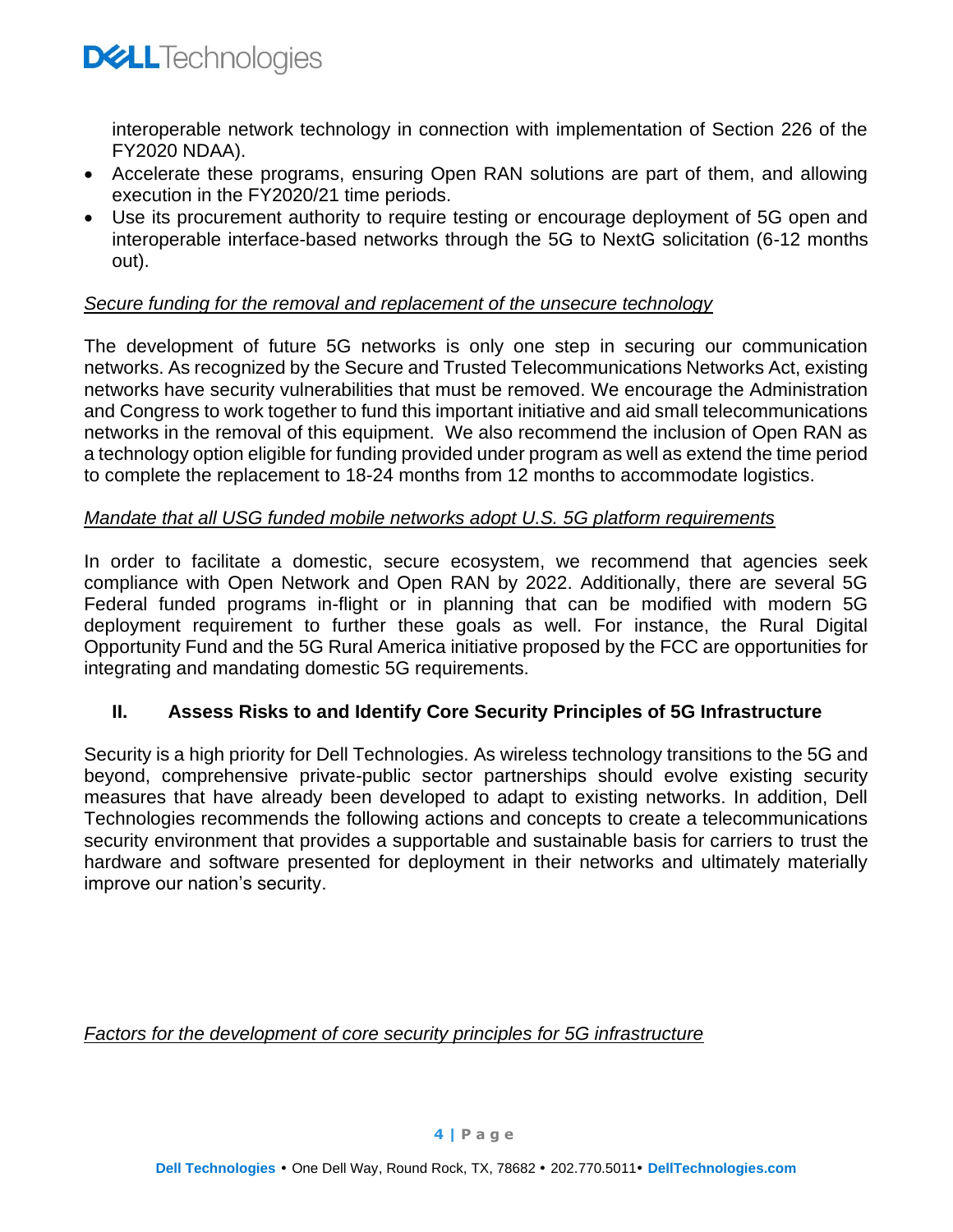

Zero trust<sup>1</sup> or data-centric architectures put forth basic tenets or principles to secure modern infrastructure against today's threat landscape in which the primary concern is nation state sponsored threat actors. These tenets apply not only to core infrastructure, cloud, and edge, but also to the span of 5G technologies. The current threat landscape consists of sophisticated threat actors who will find the weak point in any system or within the ecosystem of the supply chain or connected devices. If a vulnerability exists, it will be identified, cataloged and used for exploits by a threat actor. As such, the principles of the zero trust architectural model build in safeguards to prevent an attacker from moving beyond their initial foothold, make it more difficult for an attacker to maintain that initial foothold, while enabling detection early in the Kill Chain<sup>2</sup> to minimize the amount of time an attacker remains on the network (dwell time).

While zero trust architectures continue to evolve, these tenets will remain steadfast and become increasingly pervasive to include trusted and verified infrastructure, isolating components/networks up and across the stack, consistent support for logging, strong encryption, and strong dynamic authentication. The verification of components, hardware and software, occurs at boot and continuously at run-time to provide an assurance of expected controls to more easily detect variances to prevent attackers from gaining a foothold. Components, devices, and people are continually authenticated to ensure only authorized access is permitted and changes in authorization are regularly enforced.

#### *Useful and verifiable security control regime*

Posture assessment has long been a goal of infrastructure security, but difficult to attain because of the required customization and maintenance of standards prior to attestation techniques being deployed. Attestation from a root of trust (RoT) and remote attestation finally make this goal feasible as the architecture and deployment scales. To ensure a verifiable control regime, standards to guide measurement and policy comparisons first attest hardware components are as expected, then iteratively provide attested verification throughout the boot process and during run-time. Attestation from a RoT has become standard practice with processes restarting or halting if expected values or policies are not met when attestation values are compared. Boot process verification has become standard process in recent years, with some systems enabling remote attestation. Run-time verification of these components has also emerged as standard practice for data center or cloud systems. NIST has established guidelines<sup>3</sup> for which specific control evaluations have been created in the Trusted Computing Group (TCG).<sup>4</sup> Similar requirements for 5G systems, including devices, should be established. The ability to collect this attestation information for centralized reporting is also evolving and is the most promising method to achieve verifiable controls in an automated and practical approach.

For 5G, this model must be expected of devices in addition to the use of technologies like the Manufacturing Usage Description (MUD) [RFC8520] <sup>5</sup> where system profiles of expected behavior are established from a central point and distributed to all systems of a specific type.

<sup>5</sup> <https://tools.ietf.org/html/rfc8520>.

<sup>1</sup> [https://nvlpubs.nist.gov/nistpubs/SpecialPublications/NIST.SP.800-207-draft2.pdf.](https://nvlpubs.nist.gov/nistpubs/SpecialPublications/NIST.SP.800-207-draft2.pdf)

<sup>2</sup> [https://www.lockheedmartin.com/content/dam/lockheed-](https://www.lockheedmartin.com/content/dam/lockheed-martin/rms/documents/cyber/Gaining_the_Advantage_Cyber_Kill_Chain.pdf)

[martin/rms/documents/cyber/Gaining\\_the\\_Advantage\\_Cyber\\_Kill\\_Chain.pdf.](https://www.lockheedmartin.com/content/dam/lockheed-martin/rms/documents/cyber/Gaining_the_Advantage_Cyber_Kill_Chain.pdf)

<sup>3</sup> <https://nvlpubs.nist.gov/nistpubs/SpecialPublications/NIST.SP.800-193.pdf>

<sup>4</sup> [https://trustedcomputinggroup.org/work-groups/cyber-resilient-technologies/.](https://trustedcomputinggroup.org/work-groups/cyber-resilient-technologies/)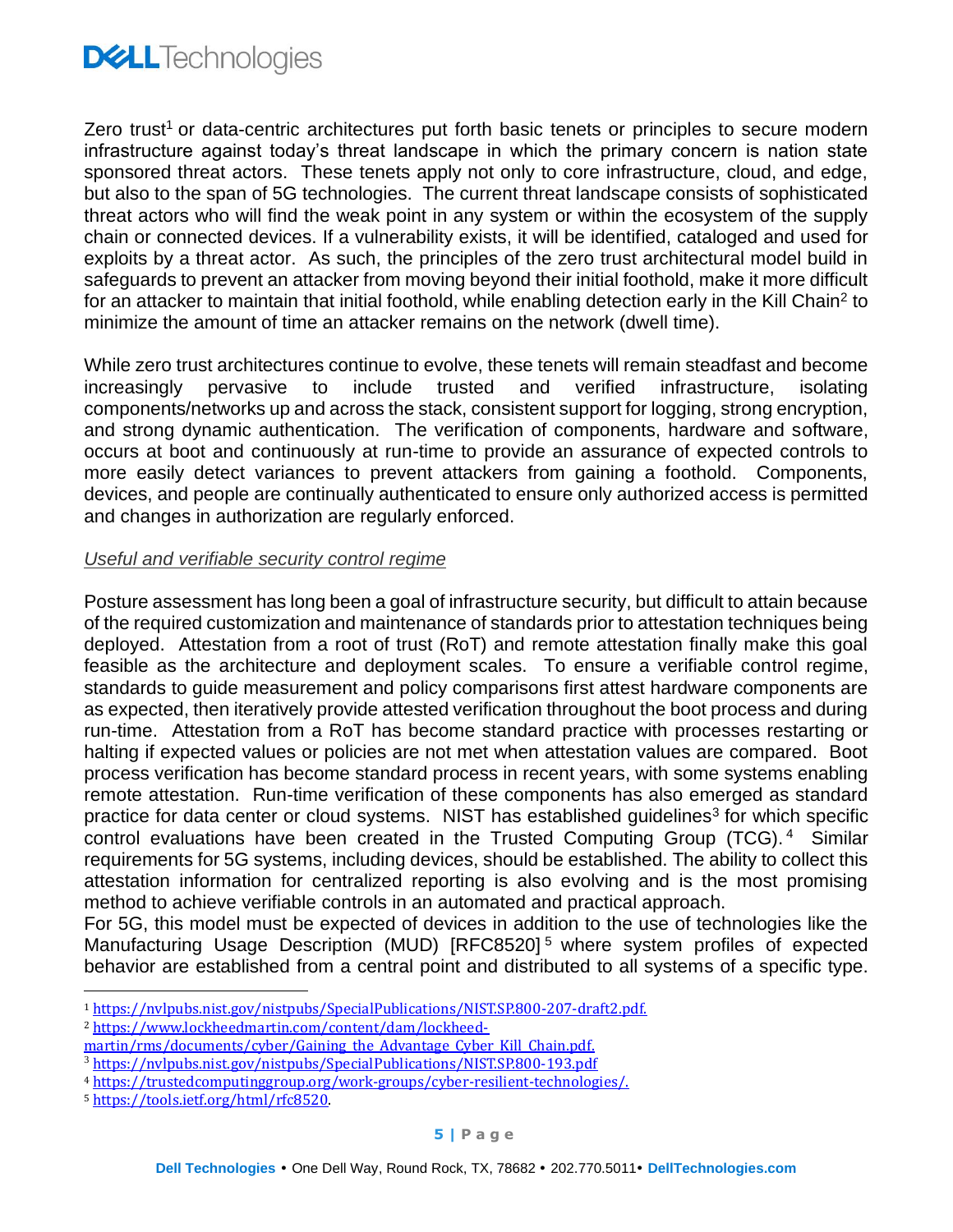

This works well for systems or components with a small profile and can prevent DDoS attacks as well as detect and prevent compromises.

#### *Stakeholder-driven approaches for consideration*

Stakeholders should require intrinsically secure solutions that eliminate the need for add on products. The solutions should adhere to zero trust principles, where components are verified on a continual basis. It must be feasible to manage systems, therefore architectural patterns that scale with intrinsic security and automation should be considered required.

#### *Adjusted commercial model to address security gaps*

In order to scale security management, the market must pivot away from add-on products to intrinsic security. Incentives may be necessary to drive this shift to improve the overall security posture for 5G networks, which may result in market disruption for in-line or add-on products. Service offerings may be possible to support this shift and might include automated threat prevention, expected behavior pattern updates, and management of automated functions. Premiums might be considered for systems, devices, or applications that do not require add-on security products.

### **III. Address Risks to U.S. Economic and National Security during Development and Deployment of 5G Infrastructure Worldwide**

To secure a broad diversity of wireless equipment suppliers, Dell Technologies recommends the U.S. cooperate with trusted foreign countries to provide effective risk-mitigation strategies as well as development and deployment of viable alternatives to high-risk vendors, such as O-RAN, as described above. Dell Technologies urges that any efforts to build a market for more secure 5G equipment should also ensure companies can continue to innovate, in addition to encouraging other countries to invest in 5G security.

Domestically, the relevant agencies should coordinate with private entities to help mitigate supply chain risk. One example of existing coordination efforts in this area includes the Information and Communications Technology Supply Chain Risk Management Task Force, managed by the Department of Homeland Security.<sup>6</sup> This and future public-private partnerships will effectively develop recommendations to identify and manage risk in the global supply chain. Future task forces should provide for secure information sharing systems to manage cyber and other related threats to 5G infrastructure. Ultimately, a well-coordinated inter-agency partnership with private entities is critical to providing and maintaining an effective supply chain risk management plan.

## **IV. Promote Responsible Global Development and Deployment of 5G**

<sup>6</sup> Cybersecurity and Infrastructure Security Agency, *Information and Communications Technology (ICT) Supply Chain Risk Management (SCRM) Task Force* (March 5, 2019), [https://www.cisa.gov/information-and-communications-technology-ict](https://www.cisa.gov/information-and-communications-technology-ict-supply-chain-risk-management-scrm-task-force)[supply-chain-risk-management-scrm-task-force](https://www.cisa.gov/information-and-communications-technology-ict-supply-chain-risk-management-scrm-task-force)